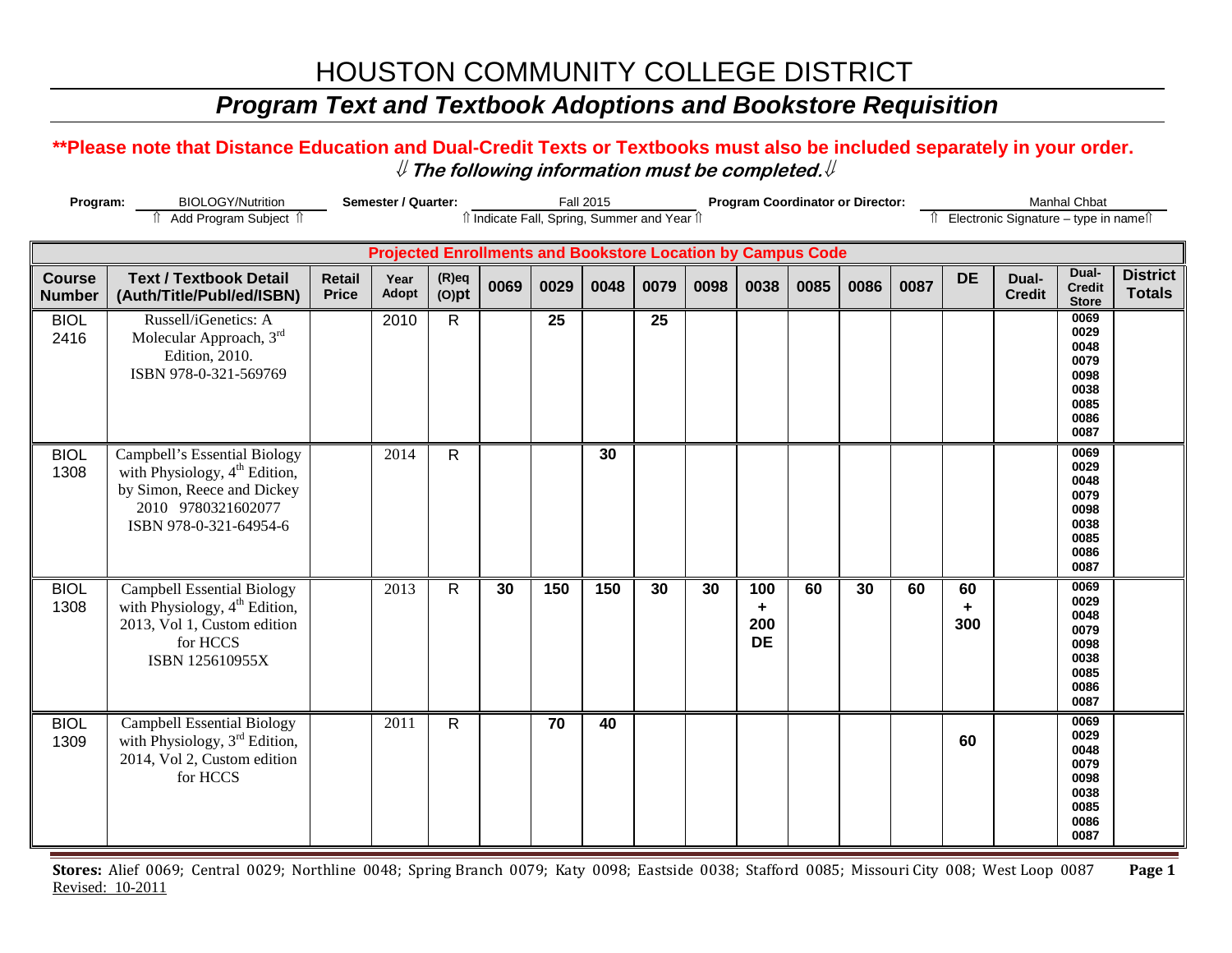### *Program Text and Textbook Adoptions and Bookstore Requisition*

#### **\*\*Please note that Distance Education and Dual-Credit Texts or Textbooks must also be included separately in your order.**  ⇓ **The following information must be completed.**⇓

| Program:                       | <b>BIOLOGY/Nutrition</b><br>Add Program Subject 1                                                                                                                                                                      |                               | Semester / Quarter:  |                      |      |      | <b>Fall 2015</b> | îl Indicate Fall, Spring, Summer and Year îl                       |      |                              | <b>Program Coordinator or Director:</b> |      |      |                 | Manhal Chbat<br>Electronic Signature - type in namest |                                                                      |                                  |
|--------------------------------|------------------------------------------------------------------------------------------------------------------------------------------------------------------------------------------------------------------------|-------------------------------|----------------------|----------------------|------|------|------------------|--------------------------------------------------------------------|------|------------------------------|-----------------------------------------|------|------|-----------------|-------------------------------------------------------|----------------------------------------------------------------------|----------------------------------|
|                                |                                                                                                                                                                                                                        |                               |                      |                      |      |      |                  | <b>Projected Enrollments and Bookstore Location by Campus Code</b> |      |                              |                                         |      |      |                 |                                                       |                                                                      |                                  |
| <b>Course</b><br><b>Number</b> | <b>Text / Textbook Detail</b><br>(Auth/Title/Publ/ed/ISBN)                                                                                                                                                             | <b>Retail</b><br><b>Price</b> | Year<br><b>Adopt</b> | $(R)$ eq<br>$(O)$ pt | 0069 | 0029 | 0048             | 0079                                                               | 0098 | 0038                         | 0085                                    | 0086 | 0087 | <b>DE</b>       | Dual-<br><b>Credit</b>                                | Dual-<br><b>Credit</b><br><b>Store</b>                               | <b>District</b><br><b>Totals</b> |
| <b>BIOL</b><br>1322            | Turley/Thompson, Nutrition<br>Your Life Science<br>9781285145587                                                                                                                                                       |                               | 2013                 | $\mathsf{R}$         | 30   | 200  | 200              | 30                                                                 |      | 100<br>٠<br>488<br><b>DE</b> | 180                                     |      | 60   | 90<br>200       |                                                       | 0069<br>0029<br>0048<br>0079<br>0098<br>0038<br>0085<br>0086<br>0087 |                                  |
| <b>BIOL</b><br>1406            | Campbell/Reece, Biology,<br>10 <sup>th</sup> edition/Pearson. 2014,<br>Vol 1 ISBN:<br>9780321558237<br>Reece/Urry/Cain/ Campbell<br>Biology, 9th edition<br>Benjamin Cummings, Vol 1<br><b>Custom Edition for HCCS</b> |                               | 2014                 | $\mathsf{R}$         | 150  | 400  | 200              | 300                                                                | 200  | 375<br>٠<br>75<br><b>DE</b>  | 280                                     | 100  | 220  | 150<br>÷<br>100 | 25 at<br>0069                                         | 0069<br>0029<br>0048<br>0079<br>0098<br>0038<br>0085<br>0086<br>0087 |                                  |
| <b>BIOL</b><br>1406            | Biology 1406 Laboratory<br>Manual Blue Door<br>Publishing 2012, $2nd$ edition<br>9781599843148                                                                                                                         |                               | 2012                 | $\mathsf{R}$         | 150  |      | 200              | 300                                                                | 200  | 375<br>٠<br>75<br><b>DE</b>  | 300                                     | 100  | 220  | 150             | 25 at<br>0069                                         | 0069<br>0029<br>0048<br>0079<br>0098<br>0038<br>0085<br>0086<br>0087 |                                  |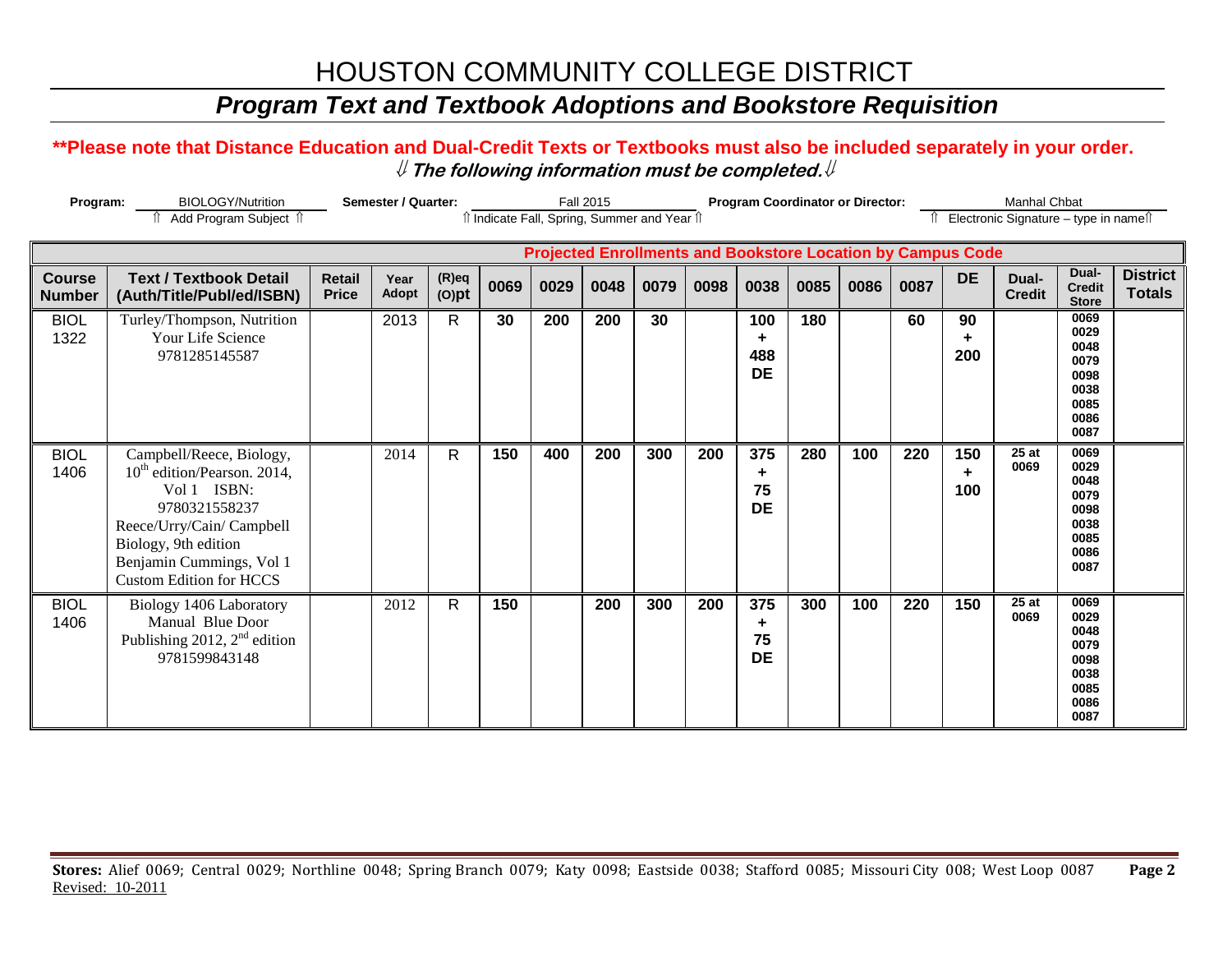# *Program Text and Textbook Adoptions and Bookstore Requisition*

|                                | **Please note that Distance Education and Dual-Credit Texts or Textbooks must also be included separately in your order.                                 |                        |                     |                      |      |      |                                              |      |      |                                                |                                                        |      |      |                                                                    |                                          |                                                                      |                                  |
|--------------------------------|----------------------------------------------------------------------------------------------------------------------------------------------------------|------------------------|---------------------|----------------------|------|------|----------------------------------------------|------|------|------------------------------------------------|--------------------------------------------------------|------|------|--------------------------------------------------------------------|------------------------------------------|----------------------------------------------------------------------|----------------------------------|
| <b>BIOL</b><br>1406            | Wagle, Turell//General<br>Biology I Lab manual: A<br>Hands-on<br><b>Experience//Royal Press</b>                                                          |                        | 2010                | $\mathsf{R}$         |      | 500  |                                              |      |      |                                                |                                                        |      |      | 50                                                                 |                                          | 0069<br>0029<br>0048<br>0079<br>0098<br>0038<br>0085<br>0086<br>0087 |                                  |
|                                |                                                                                                                                                          |                        |                     |                      |      |      |                                              |      |      |                                                | $\#$ The following information must be completed. $\#$ |      |      |                                                                    |                                          |                                                                      |                                  |
| Program:                       | <b>BIOLOGY/Nutrition</b>                                                                                                                                 |                        | Semester / Quarter: |                      |      |      | <b>Fall 2015</b>                             |      |      |                                                | <b>Program Coordinator or Director:</b>                |      |      |                                                                    | Manhal Chbat                             |                                                                      |                                  |
|                                | ↑ Add Program Subject ↑                                                                                                                                  |                        |                     |                      |      |      | îl Indicate Fall, Spring, Summer and Year îl |      |      |                                                |                                                        |      |      |                                                                    | Îl Electronic Signature - type in nameîl |                                                                      |                                  |
|                                |                                                                                                                                                          |                        |                     |                      |      |      |                                              |      |      |                                                |                                                        |      |      | <b>Projected Enrollments and Bookstore Location by Campus Code</b> |                                          |                                                                      |                                  |
| <b>Course</b><br><b>Number</b> | <b>Text / Textbook Detail</b><br>(Auth/Title/Publ/ed/ISBN)                                                                                               | Retail<br><b>Price</b> | Year<br>Adopt       | $(R)$ eq<br>$(O)$ pt | 0069 | 0029 | 0048                                         | 0079 | 0098 | 0038                                           | 0085                                                   | 0086 | 0087 | <b>DE</b>                                                          | Dual-<br><b>Credit</b>                   | Dual-<br><b>Credit</b><br><b>Store</b>                               | <b>District</b><br><b>Totals</b> |
| <b>BIOL</b><br>1407            | Campbell/Reece, Biology,<br>10 <sup>th</sup> edition/Pearson, 2014<br>Vol. 2 9780321558237<br>Benjamin Cummings, Vol 2<br><b>Custom Edition for HCCS</b> |                        | 2014                | $\mathsf{R}$         | 50   | 150  | 100                                          | 100  | 50   | 157<br>$\ddot{\phantom{1}}$<br>50<br><b>DE</b> | 75                                                     |      | 22   | 50                                                                 |                                          | 0069<br>0029<br>0048<br>0079<br>0098<br>0038<br>0085<br>0086<br>0087 |                                  |
| <b>BIOL</b><br>1407            | Biology 1407 Laboratory<br>manual Blue Door Publishing<br>$3rd$ edition<br>2013 9781599843131                                                            |                        | 2013                | R                    | 50   |      | 100                                          | 100  | 50   | 157<br>٠<br>50<br><b>DE</b>                    | 75                                                     |      | 22   | 50                                                                 |                                          | 0069<br>0029<br>0048<br>0079<br>0098<br>0038<br>0085<br>0086<br>0087 |                                  |
| <b>BIOL</b><br>1407            | Wagle,Turell//General<br>Biology II Lab manual: A<br>Hands-on Experience//Royal<br>Press<br>1st Edition, 2009                                            |                        | 2009                | R                    |      | 150  |                                              |      |      |                                                |                                                        |      |      |                                                                    |                                          | 0069<br>0029<br>0048<br>0079<br>0098<br>0038<br>0085<br>0086<br>0087 |                                  |

**Stores:** Alief 0069; Central 0029; Northline 0048; Spring Branch 0079; Katy 0098; Eastside 0038; Stafford 0085; Missouri City 008; West Loop 0087 **Page 3** Revised: 10-2011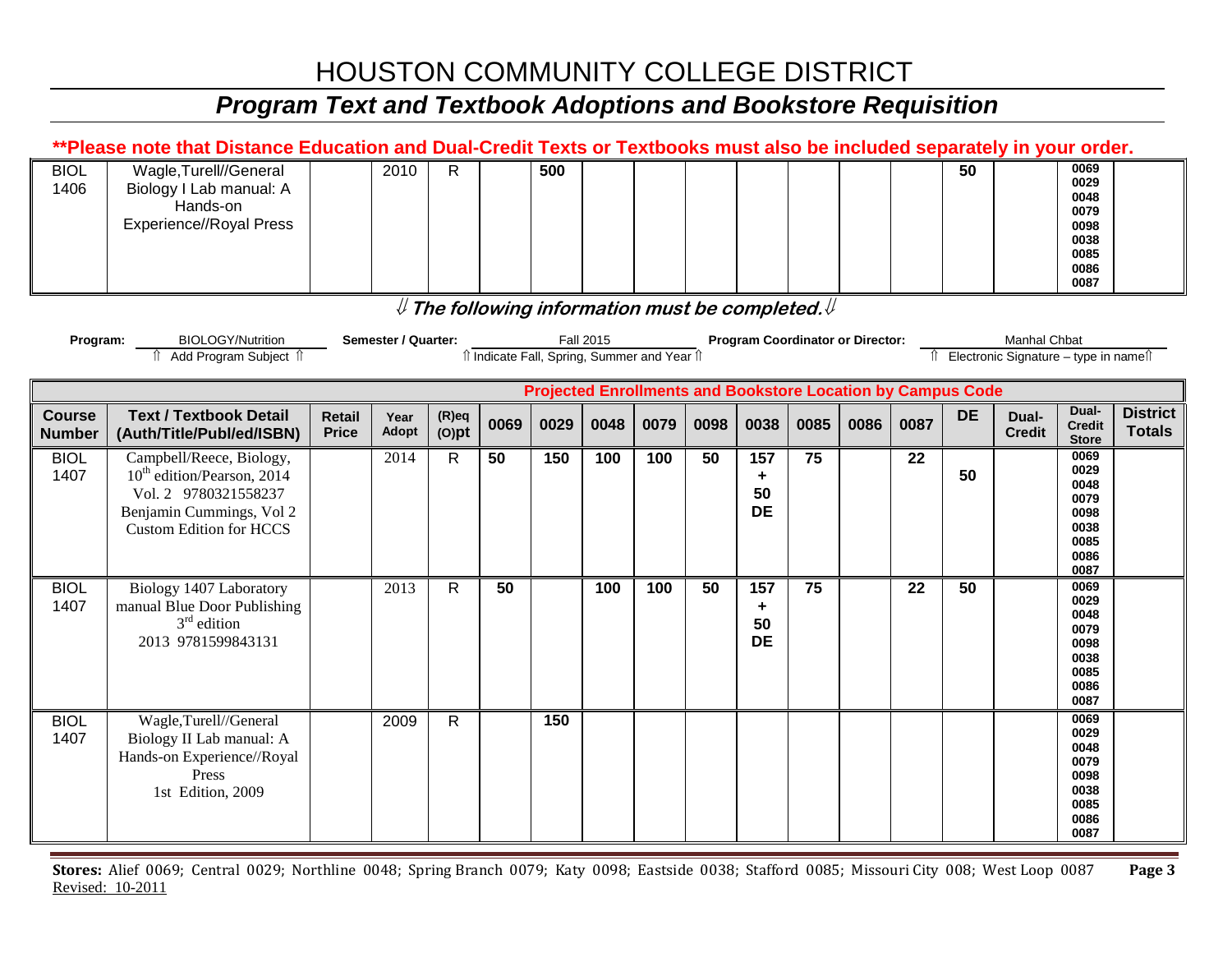# *Program Text and Textbook Adoptions and Bookstore Requisition*

|                                | **Please note that Distance Education and Dual-Credit Texts or Textbooks must also be included separately in your order. |                        |                     |                      |                                                                          |      |                  |      |      |                                         |      |      |      |                                                                    |                                                      |                                                                      |                                  |
|--------------------------------|--------------------------------------------------------------------------------------------------------------------------|------------------------|---------------------|----------------------|--------------------------------------------------------------------------|------|------------------|------|------|-----------------------------------------|------|------|------|--------------------------------------------------------------------|------------------------------------------------------|----------------------------------------------------------------------|----------------------------------|
| <b>Biol</b><br>1406<br>1407    | Morton, Perry//General<br><b>Biology Photo</b><br>Atlas//Wadsworth<br>1996//ISBN 0-534-23556-5                           |                        | 1996                | $\circ$              |                                                                          |      |                  |      |      |                                         |      |      |      |                                                                    |                                                      | 0069<br>0029<br>0048<br>0079<br>0098<br>0038<br>0085<br>0086<br>0087 |                                  |
|                                |                                                                                                                          |                        |                     |                      | ${\mathbb U}$ The following information must be completed. ${\mathbb U}$ |      |                  |      |      |                                         |      |      |      |                                                                    |                                                      |                                                                      |                                  |
| Program:                       | <b>BIOLOGY/Nutrition</b><br>Add Program Subject 1                                                                        |                        | Semester / Quarter: |                      | îl Indicate Fall, Spring, Summer and Year îl                             |      | <b>Fall 2015</b> |      |      | <b>Program Coordinator or Director:</b> |      |      | ⇑    |                                                                    | Manhal Chbat<br>Electronic Signature - type in names |                                                                      |                                  |
|                                |                                                                                                                          |                        |                     |                      |                                                                          |      |                  |      |      |                                         |      |      |      | <b>Projected Enrollments and Bookstore Location by Campus Code</b> |                                                      |                                                                      |                                  |
| <b>Course</b><br><b>Number</b> | <b>Text / Textbook Detail</b><br>(Auth/Title/Publ/ed/ISBN)                                                               | Retail<br><b>Price</b> | Year<br>Adopt       | $(R)$ eq<br>$(O)$ pt | 0069                                                                     | 0029 | 0048             | 0079 | 0098 | 0038                                    | 0085 | 0086 | 0087 | <b>DE</b><br>0029                                                  | Dual-<br><b>Credit</b>                               | Dual-<br><b>Credit</b><br><b>Store</b>                               | <b>District</b><br><b>Totals</b> |
| <b>BIOL</b><br>2420            | Microbiology with Disease<br>by Taxonomy, Bauman,<br>Pearson Publ, 4 <sup>th</sup> Ed, 2014                              |                        | 2011                | R                    |                                                                          | 200  |                  |      |      | 130<br>٠<br>60<br><b>DE</b>             |      |      | 60   | 25                                                                 |                                                      | 0069<br>0029<br>0048<br>0079<br>0098<br>0038<br>0085<br>0086<br>0087 |                                  |
|                                |                                                                                                                          |                        | 2014                | $\mathsf{R}$         |                                                                          |      |                  |      |      |                                         | 240  | 75   | 132  |                                                                    |                                                      | 0069                                                                 |                                  |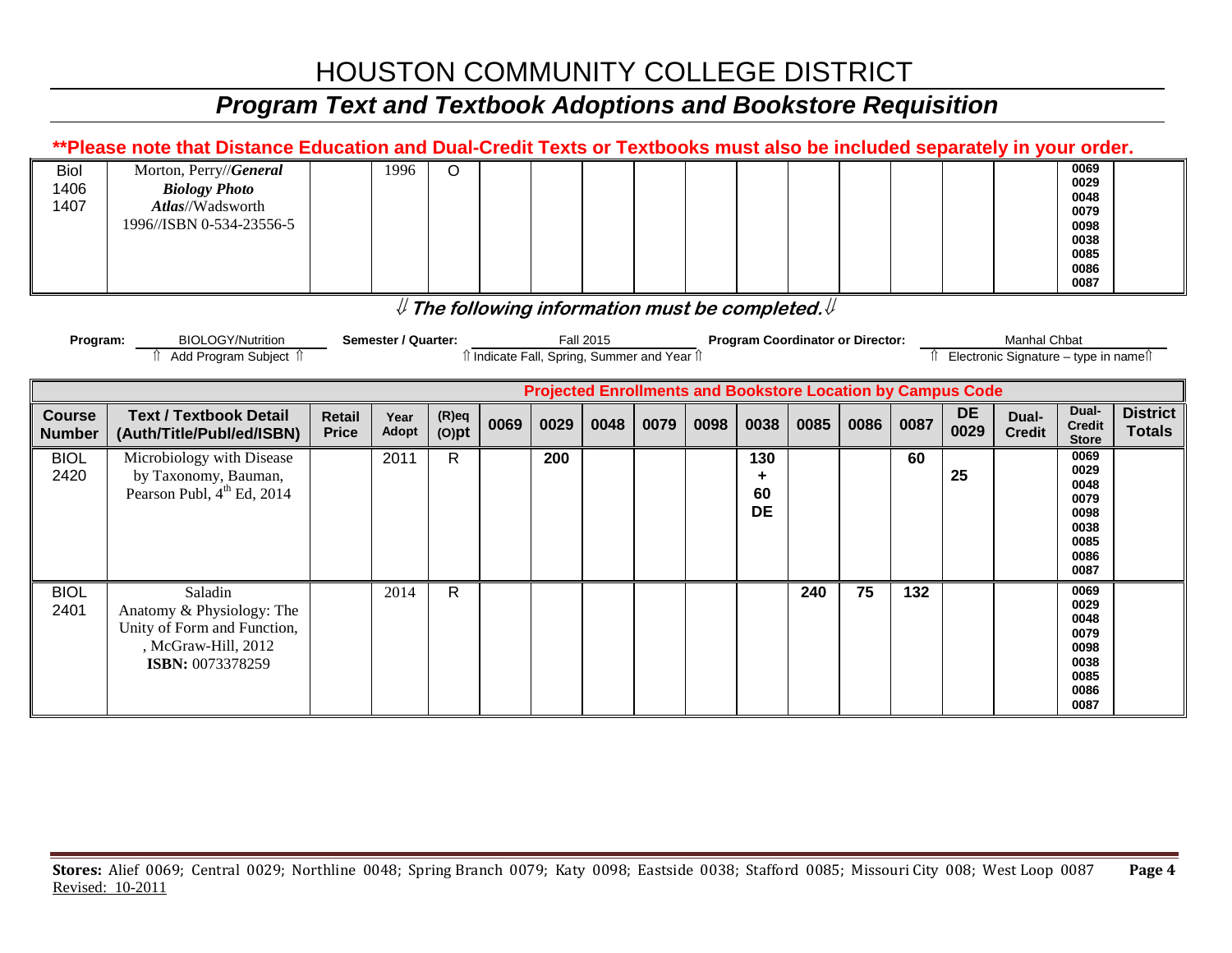### *Program Text and Textbook Adoptions and Bookstore Requisition*

#### **\*\*Please note that Distance Education and Dual-Credit Texts or Textbooks must also be included separately in your order.**

| <b>BIOL</b><br>2401 | Fundamentals of Anatomy &<br>Physiology, Martini, Nath,<br>Bartholomew, 10 <sup>th</sup> Ed, 2015,<br>Pearson                    | 2014 | R            | 125 | 400 | 300 | 250 | 75 | 275<br>100<br><b>DE</b> |  | 200 | 50 | 25at<br>0069 | 0069<br>0029<br>0048<br>0079<br>0098<br>0038<br>0085<br>0086<br>0087 |  |
|---------------------|----------------------------------------------------------------------------------------------------------------------------------|------|--------------|-----|-----|-----|-----|----|-------------------------|--|-----|----|--------------|----------------------------------------------------------------------|--|
| <b>BIOL</b><br>2401 | Keating, Wiersema/<br>Anatomy and Physiology 1<br>Lab Manual/ University copy<br>Center, $3rd$ edition 1997<br>ISBN 089641-198-2 | 2000 | $\mathsf{R}$ |     |     | 300 |     |    |                         |  |     |    |              | 0069<br>0029<br>0048<br>0079<br>0098<br>0038<br>0085<br>0086<br>0087 |  |
| <b>BIOL</b><br>2401 | Laboratory manual for<br>anatomy and physiology 1<br>Bluedoor publishing, 2015<br>978-1-59984-932-4                              | 2015 | $\mathsf{R}$ | 125 |     |     | 250 | 75 |                         |  |     | 50 | 25at<br>0069 | 0069<br>0029<br>0048<br>0079<br>0098<br>0038<br>0085<br>0086<br>0087 |  |

#### ⇓ **The following information must be completed.**⇓

| Program:                | BIOLOGY/Nutrition                                                  |                        | Semester / Quarter: |                      |      | ੀ Indicate Fall, Spring, Summer and Year ੀ | Fall 2015 |      |      |      |      | <b>Program Coordinator or Director:</b> |      |                   | Manhal Chbat<br>Electronic Signature – type in name $\hat{I}$ |                                        |                             |
|-------------------------|--------------------------------------------------------------------|------------------------|---------------------|----------------------|------|--------------------------------------------|-----------|------|------|------|------|-----------------------------------------|------|-------------------|---------------------------------------------------------------|----------------------------------------|-----------------------------|
|                         | <b>Projected Enrollments and Bookstore Location by Campus Code</b> |                        |                     |                      |      |                                            |           |      |      |      |      |                                         |      |                   |                                                               |                                        |                             |
| Course<br><b>Number</b> | <b>Text / Textbook Detail</b><br>(Auth/Title/Publ/ed/ISBN)         | Retail<br><b>Price</b> | Year<br>Adopt       | $(R)$ eq<br>$(O)$ pt | 0069 | 0029                                       | 0048      | 0079 | 0098 | 0038 | 0085 | 0086                                    | 0087 | <b>DE</b><br>0029 | Dual-<br><b>Credit</b>                                        | Dual-<br><b>Credit</b><br><b>Store</b> | District  <br><b>Totals</b> |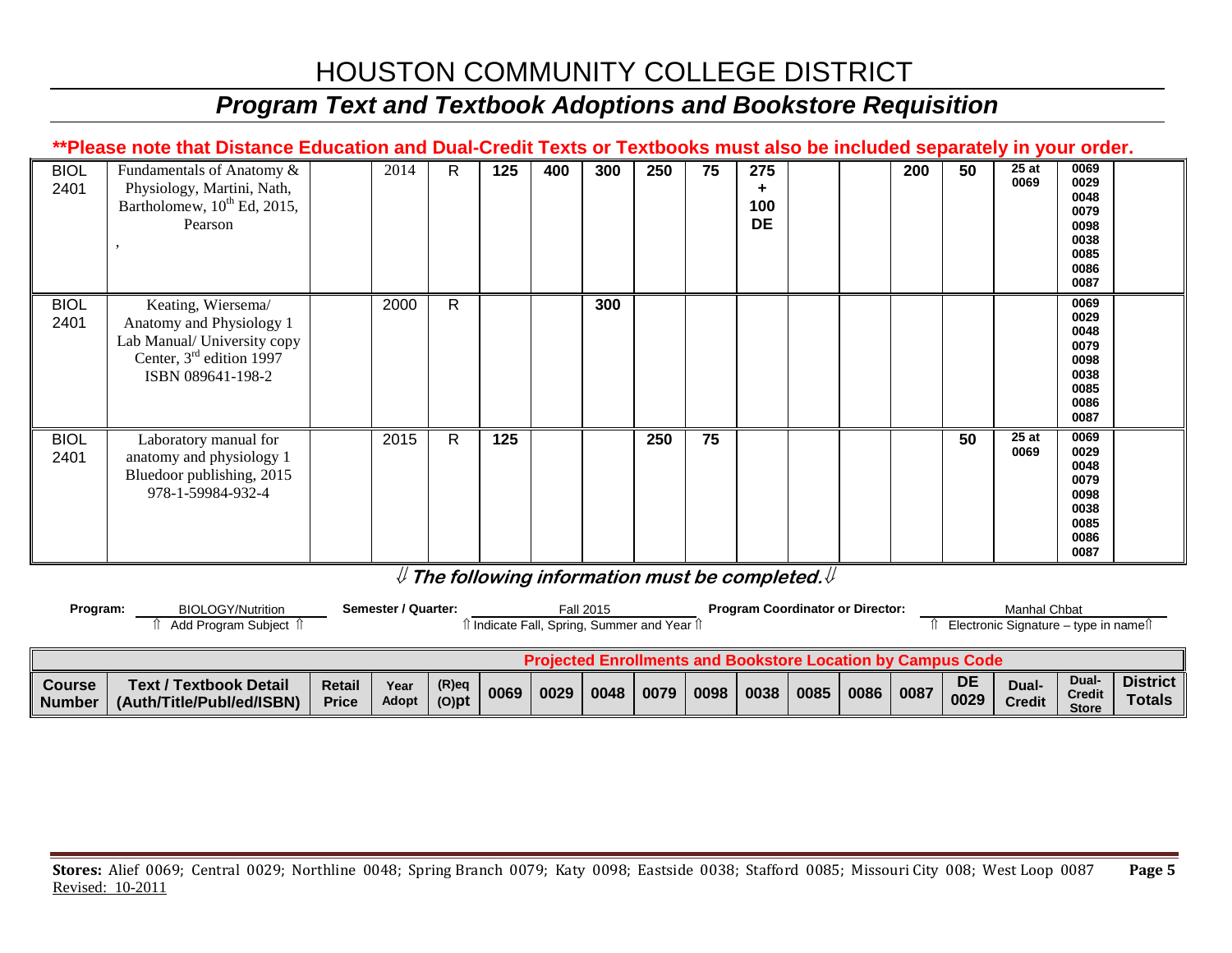### *Program Text and Textbook Adoptions and Bookstore Requisition*

#### **\*\*Please note that Distance Education and Dual-Credit Texts or Textbooks must also be included separately in your order.**

| <b>Biol</b><br>2401 | Loboffe, Michael J.<br>A<br>Photographic Atlas of<br>Histology<br>13 <sup>th</sup> Ed.<br>Wiley<br><b>ISBN</b>                    |                   |              |    |     |     |     |    |                             |     |    |                 |  | 0069<br>0029<br>0048<br>0079<br>0098<br>0038<br>0085<br>0086<br>0087 |  |
|---------------------|-----------------------------------------------------------------------------------------------------------------------------------|-------------------|--------------|----|-----|-----|-----|----|-----------------------------|-----|----|-----------------|--|----------------------------------------------------------------------|--|
| <b>Biol</b><br>2401 | Human Anatomy and<br>Physiology 1 BIOL 2401<br>Lab Manual<br>Johnson-Murray and Wagle,<br>$5th$ edition, 2013<br>Royal Publishing |                   | R.           |    | 450 |     |     |    | 350                         |     |    | 200             |  | 0069<br>0029<br>0048<br>0079<br>0098<br>0038<br>0085<br>0086<br>0087 |  |
| <b>Biol</b><br>2402 | Saladin<br>Anatomy & Physiology: The<br>Unity of Form and Function,<br>7/e, McGraw-Hill, 2012<br>Volume II                        | $201\overline{5}$ |              |    |     |     |     |    |                             | 100 | 25 | $\overline{88}$ |  |                                                                      |  |
| <b>Biol</b><br>2402 | Martini, Nath/Fundamentals<br>of Anatomy & Physiology,<br>Pearson, 10 <sup>th</sup> Edition<br>ISBN 0-321-70933-0                 | 2015              | $\mathsf{R}$ |    | 150 | 250 |     |    | 210<br>٠<br>40<br><b>DE</b> |     |    |                 |  | 0069<br>0029<br>0048<br>0079<br>0098<br>0038<br>0085<br>0086<br>0087 |  |
| <b>Biol</b><br>2402 | Laboratory manual for<br>anatomy and physiology 2<br>Bluedoor publishing, 2015<br>978-1-59984-9331                                | 2015              | $\mathsf{R}$ | 75 |     |     | 125 | 50 |                             |     |    |                 |  | 0069<br>0029<br>0048<br>0079<br>0098<br>0038<br>0085<br>0086<br>0087 |  |

**Stores:** Alief 0069; Central 0029; Northline 0048; Spring Branch 0079; Katy 0098; Eastside 0038; Stafford 0085; Missouri City 008; West Loop 0087 **Page 6** Revised: 10-2011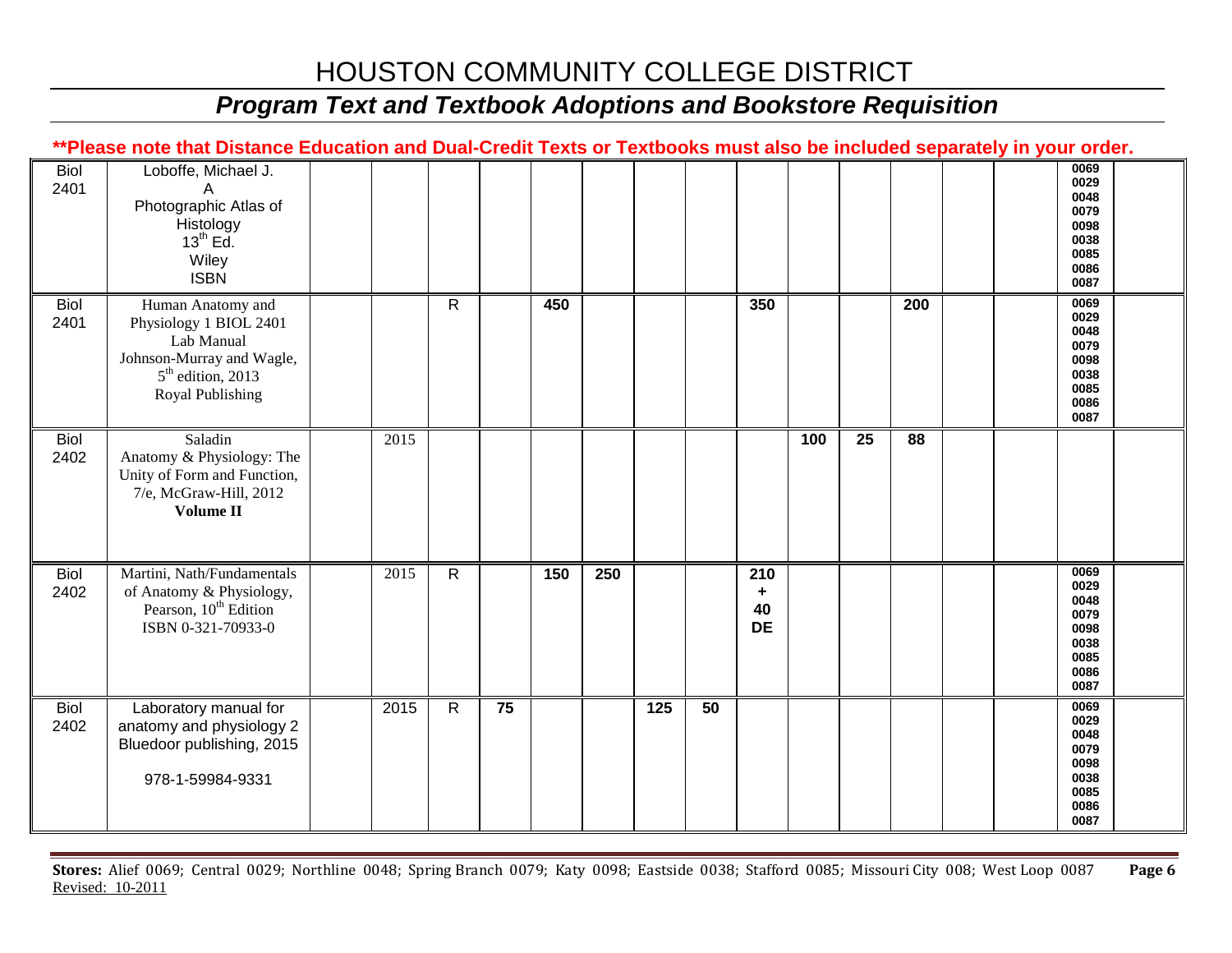### *Program Text and Textbook Adoptions and Bookstore Requisition*

#### **\*\*Please note that Distance Education and Dual-Credit Texts or Textbooks must also be included separately in your order.**  ⇓ **The following information must be completed.**⇓

| Program:                       | <b>BIOLOGY/Nutrition</b><br>î Add Program Subject î                                                                                          | Semester / Quarter:           |               | îl Indicate Fall, Spring, Summer and Year îl |      | <b>Fall 2015</b> |      |      |      | <b>Program Coordinator or Director:</b> |      |      |      | Manhal Chbat<br>Îl Electronic Signature - type in nameîl           |                        |                                                                      |                                  |
|--------------------------------|----------------------------------------------------------------------------------------------------------------------------------------------|-------------------------------|---------------|----------------------------------------------|------|------------------|------|------|------|-----------------------------------------|------|------|------|--------------------------------------------------------------------|------------------------|----------------------------------------------------------------------|----------------------------------|
|                                |                                                                                                                                              |                               |               |                                              |      |                  |      |      |      |                                         |      |      |      | <b>Projected Enrollments and Bookstore Location by Campus Code</b> |                        |                                                                      |                                  |
| <b>Course</b><br><b>Number</b> | <b>Text / Textbook Detail</b><br>(Auth/Title/Publ/ed/ISBN                                                                                    | <b>Retail</b><br><b>Price</b> | Year<br>Adopt | $(R)$ eq<br>$(O)$ pt                         | 0069 | 0029             | 0048 | 0079 | 0098 | 0038                                    | 0085 | 0086 | 0087 | <b>DE</b><br>0029                                                  | Dual-<br><b>Credit</b> | Dual-<br><b>Credit</b><br><b>Store</b>                               | <b>District</b><br><b>Totals</b> |
| <b>Biol</b><br>2402            | Human Anatomy and<br>Physiology 1 BIOL 2402 lab<br>Manual<br>Johnson-Murray and Wagle,<br>3rd edition, 2013.<br>Royal Publishing             |                               |               | R                                            |      | 200              | 250  |      |      | 290                                     |      |      | 200  |                                                                    |                        | 0069<br>0029<br>0048<br>0079<br>0098<br>0038<br>0085<br>0086<br>0087 |                                  |
| <b>Biol</b><br>2420            | Talaro/Foundations in<br>Microbiology, 9 <sup>th</sup> edition<br>2014.<br>McGraw-Hill                                                       |                               | 2014          | $\mathsf{R}$                                 | 50   |                  | 250  | 250  | 25   |                                         | 100  |      | 66   |                                                                    |                        | 0069<br>0029<br>0048<br>0079<br>0098<br>0038<br>0085<br>0086<br>0087 |                                  |
| <b>Biol</b><br>2402            | Keating, Wiersema,<br>Anatomy and Phys II<br>Laboratory Manual<br>3 rd edition (Pink Paper<br>back)<br><b>University Copy Center</b><br>1997 |                               | 2000          | $\mathsf{R}$                                 |      |                  | 250  |      |      |                                         |      |      |      |                                                                    |                        | 0069<br>0029<br>0048<br>0079<br>0098<br>0038<br>0085<br>0086<br>0087 |                                  |
| <b>Biol</b><br>2420            | Sen, P, Wiersema<br>D//Microbiology:<br><b>Lab Manual</b><br>Edition 5.5<br>Royal Publishing/HCCS                                            |                               | 2011          | $\mathsf{R}$                                 |      | 250              |      |      |      | 180                                     | 100  |      | 126  |                                                                    |                        | 0069<br>0029<br>0048<br>0079<br>0098<br>0038<br>0085<br>0086<br>0087 |                                  |

**Stores:** Alief 0069; Central 0029; Northline 0048; Spring Branch 0079; Katy 0098; Eastside 0038; Stafford 0085; Missouri City 008; West Loop 0087 **Page 7** Revised: 10-2011